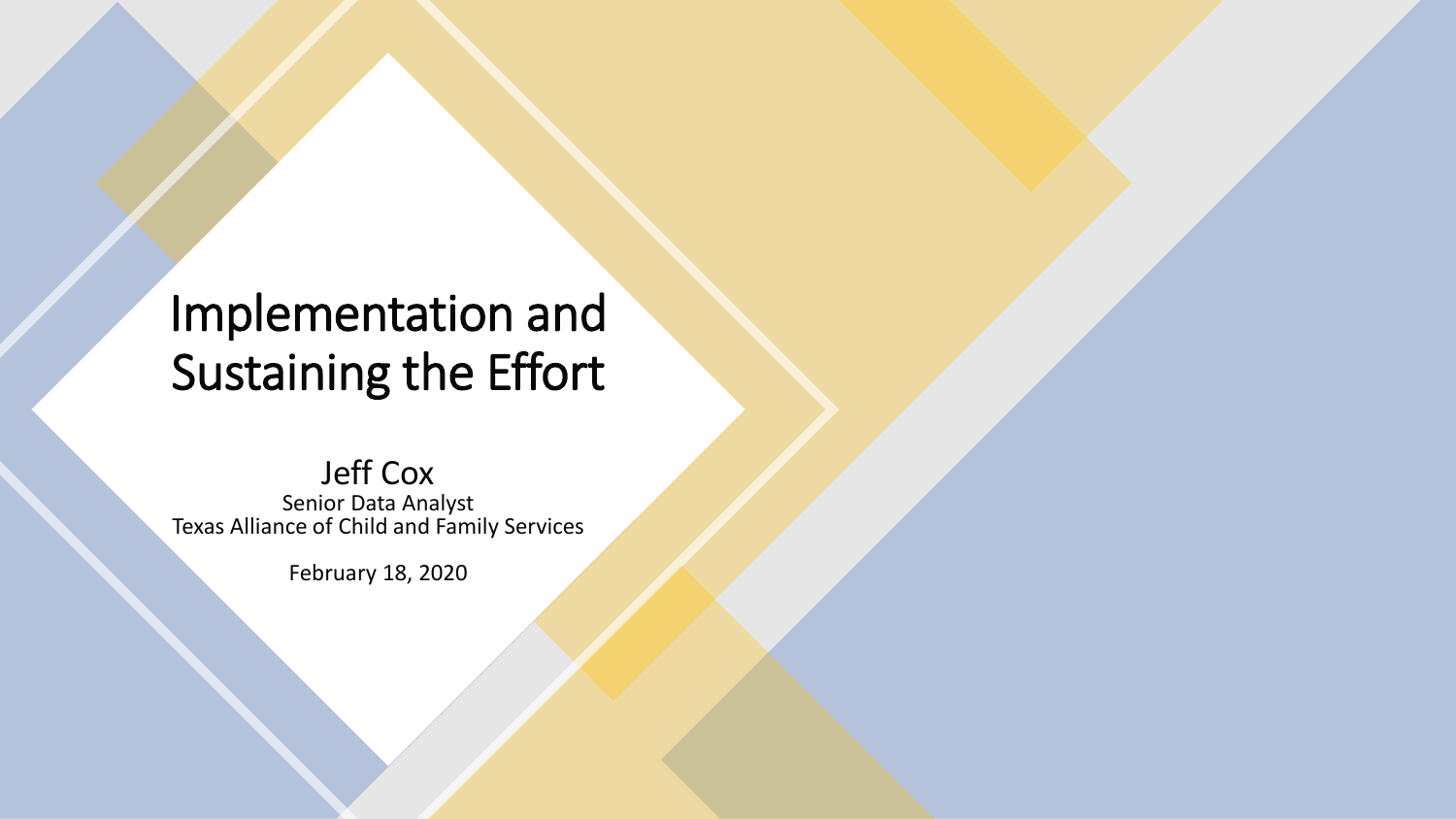## **Contents**

- Role of a Data Analyst
- Application of Data in Trauma-Informed Courts
- Planning & Implementation
- Post-Event Follow Up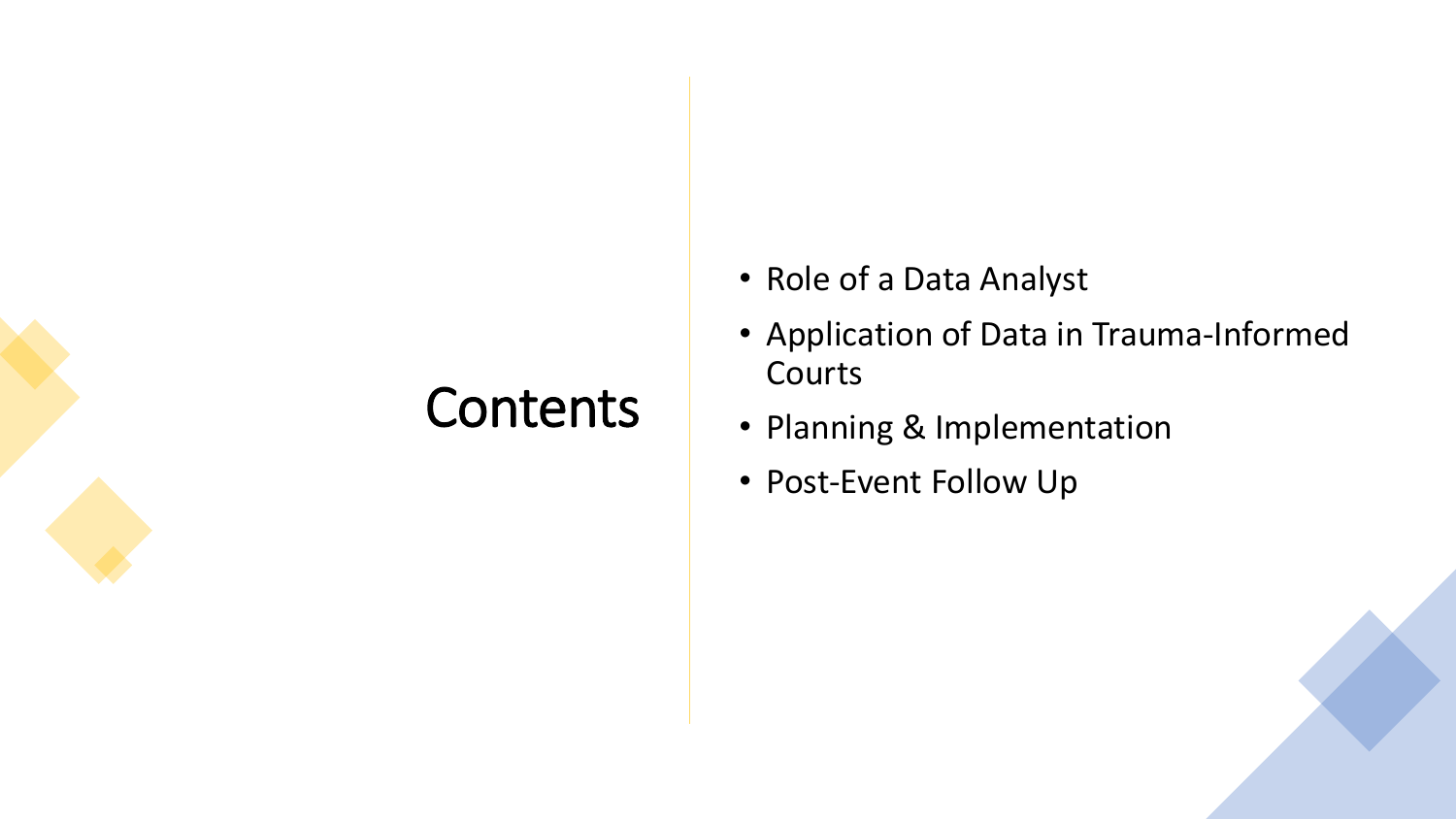# Role of a Data Analyst

- Access child welfare data from public sources such as DFPS, court-specific data, and public health databases.
- Analyze data in a manner that provides information to the judiciary.
- Work alongside state and community agencies to identify trends and issues that could be impacted by judicial practices.
- Use data to evaluate specific strengths and barriers, and work with judges to develop potential improvements.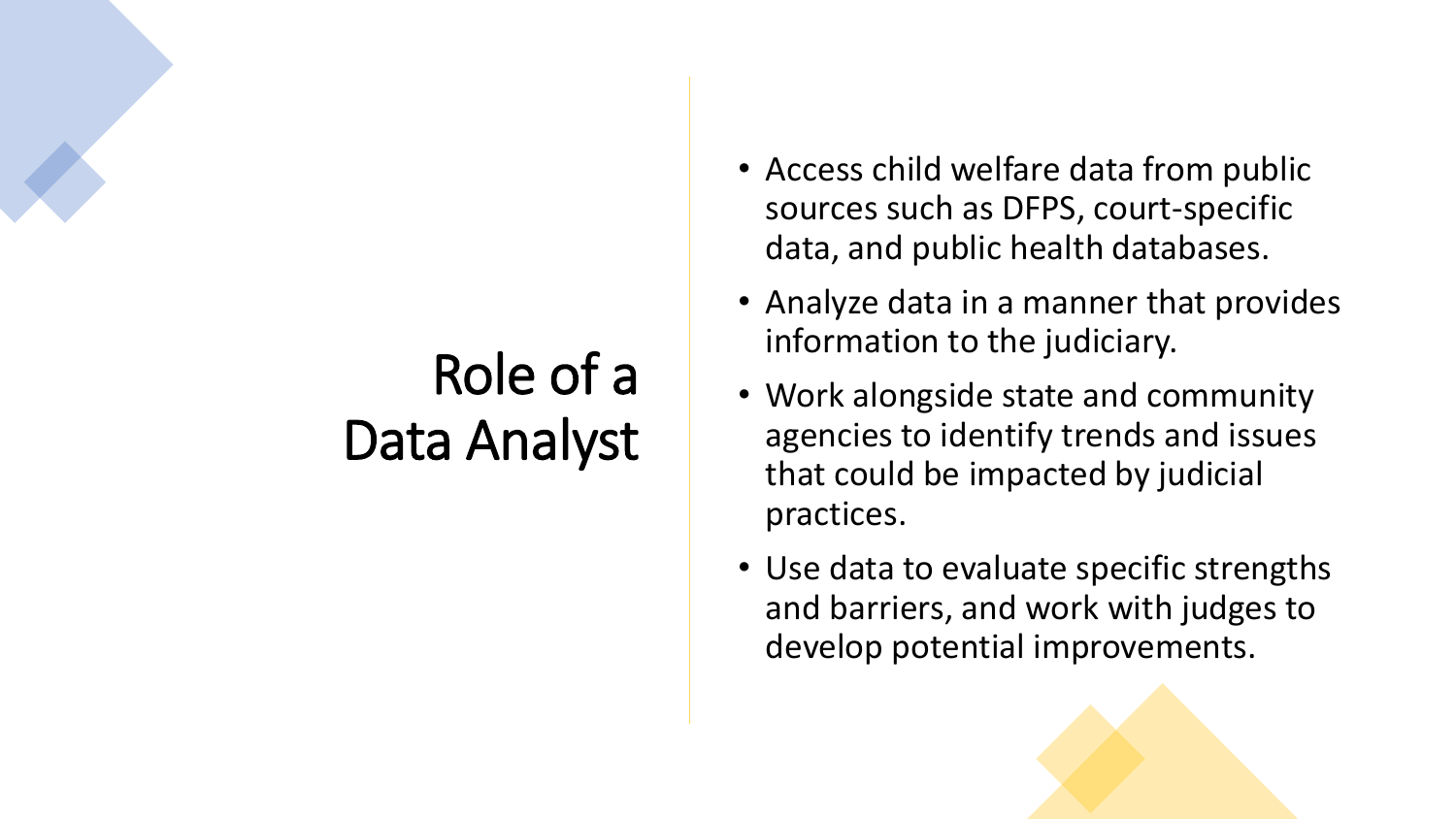## Application of Data in Trauma-Informed Courts

- Data is crucial in supporting informed and actionable decisions.
- Data collection methods will help determine the accuracy of subsequent measures.
- Shared interdisciplinary data supports the wider child welfare system.
- Possessing accurate information during planning stages provides a clear roadmap to funding.
- Data turn hypotheses into practices.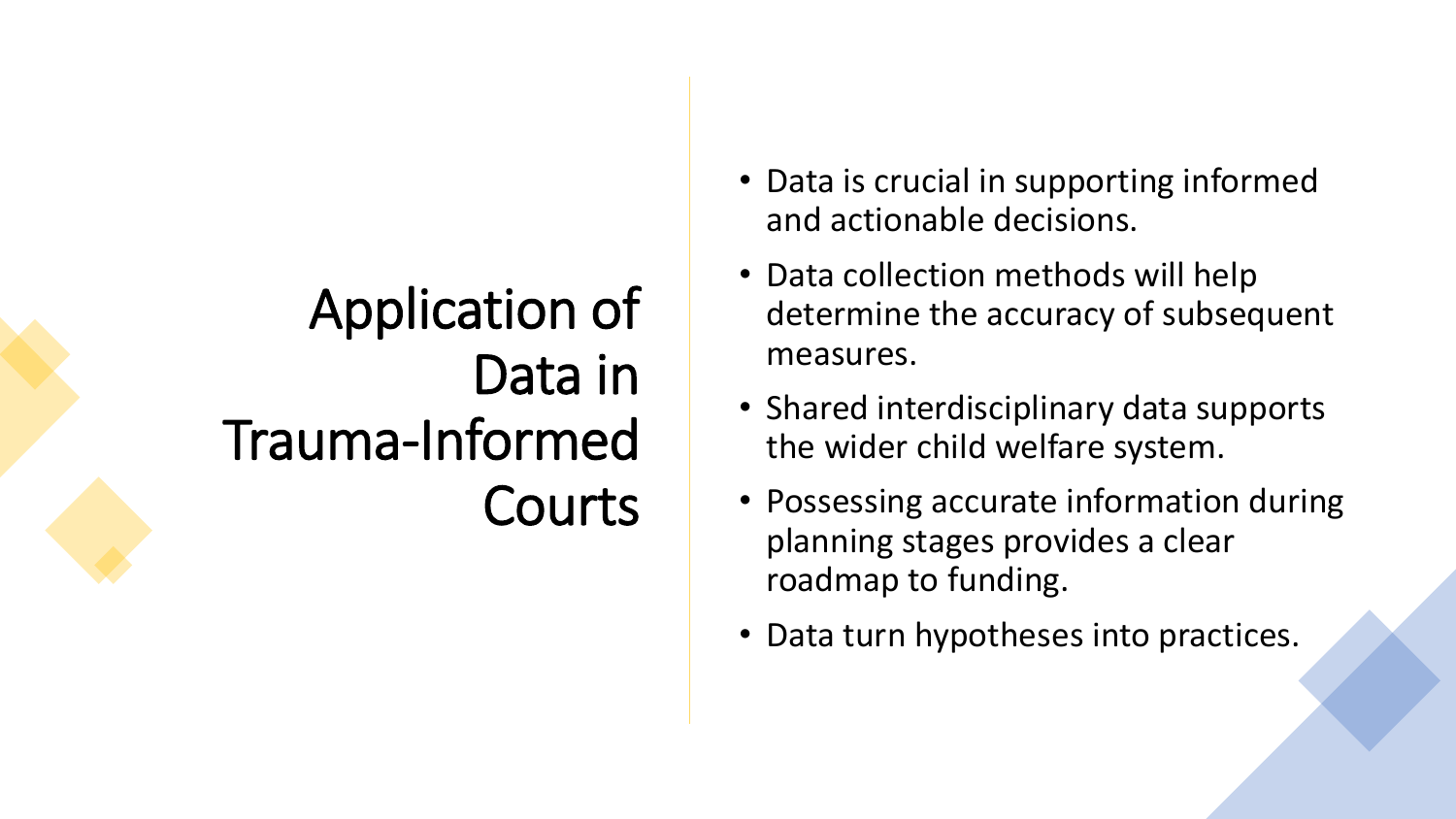

## Application of Data in Trauma-Informed Courts

- **Organizational Data**
	- Forms & Evaluations
	- CPCMS (Child Protection Court Management System)
	- Dockets
	- Studies
- **Publicly Available Data**
	- DFPS Databook
	- DFPS Data Requests
	- Community Stakeholders
	- Public Health Institutions
	- Research and Educational Institutions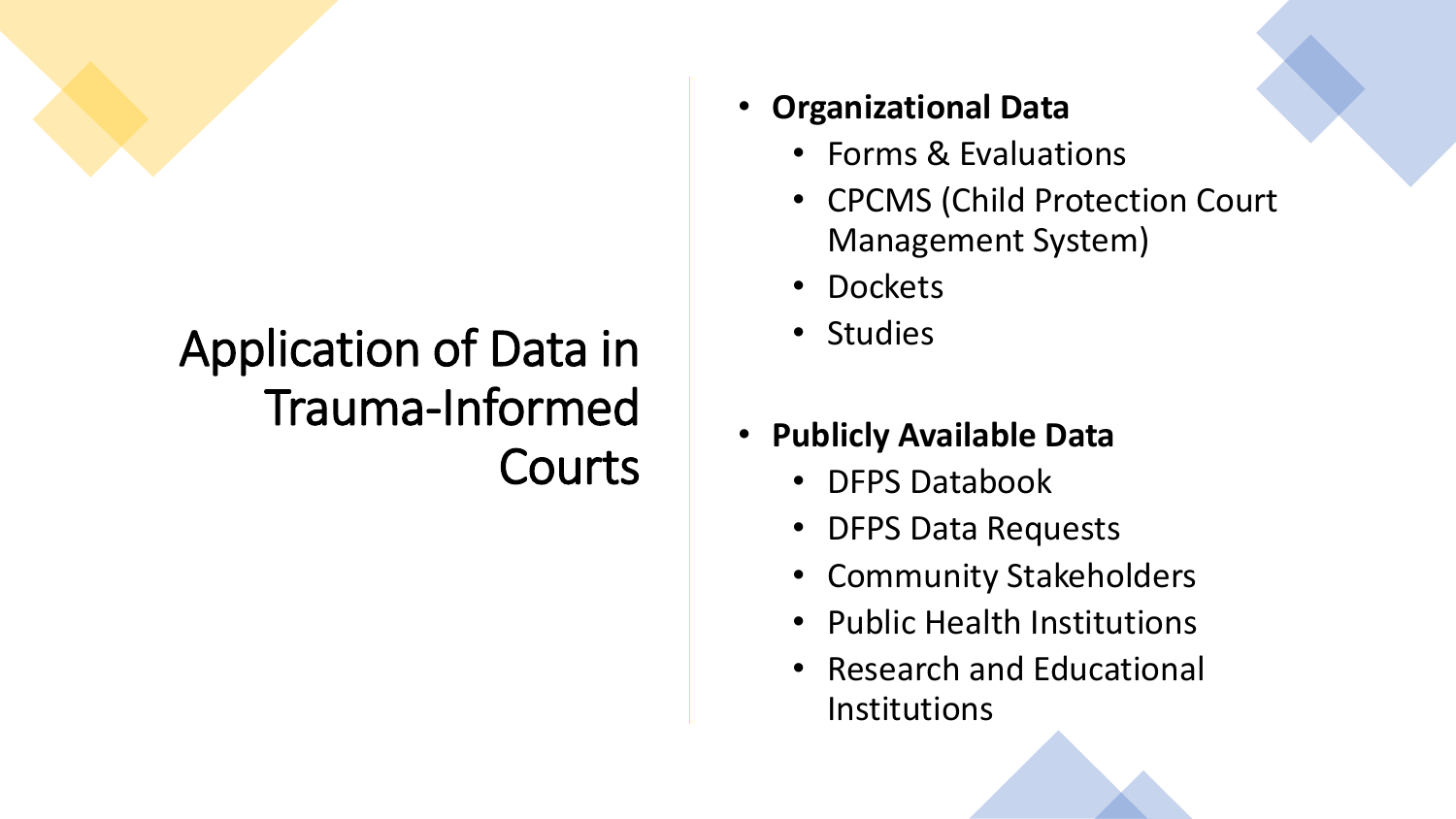## Planning & Implementation

#### Plan-Do-Study-Act

"The PDSA Cycle (Plan-Do-Study-Act) is a systematic process for gaining valuable learning and knowledge for the continual improvement of a product, process, or service."

**The W. Edwards Deming Institute. (2021).** *PDSA Cycle.* **<https://deming.org/explore/pdsa>**

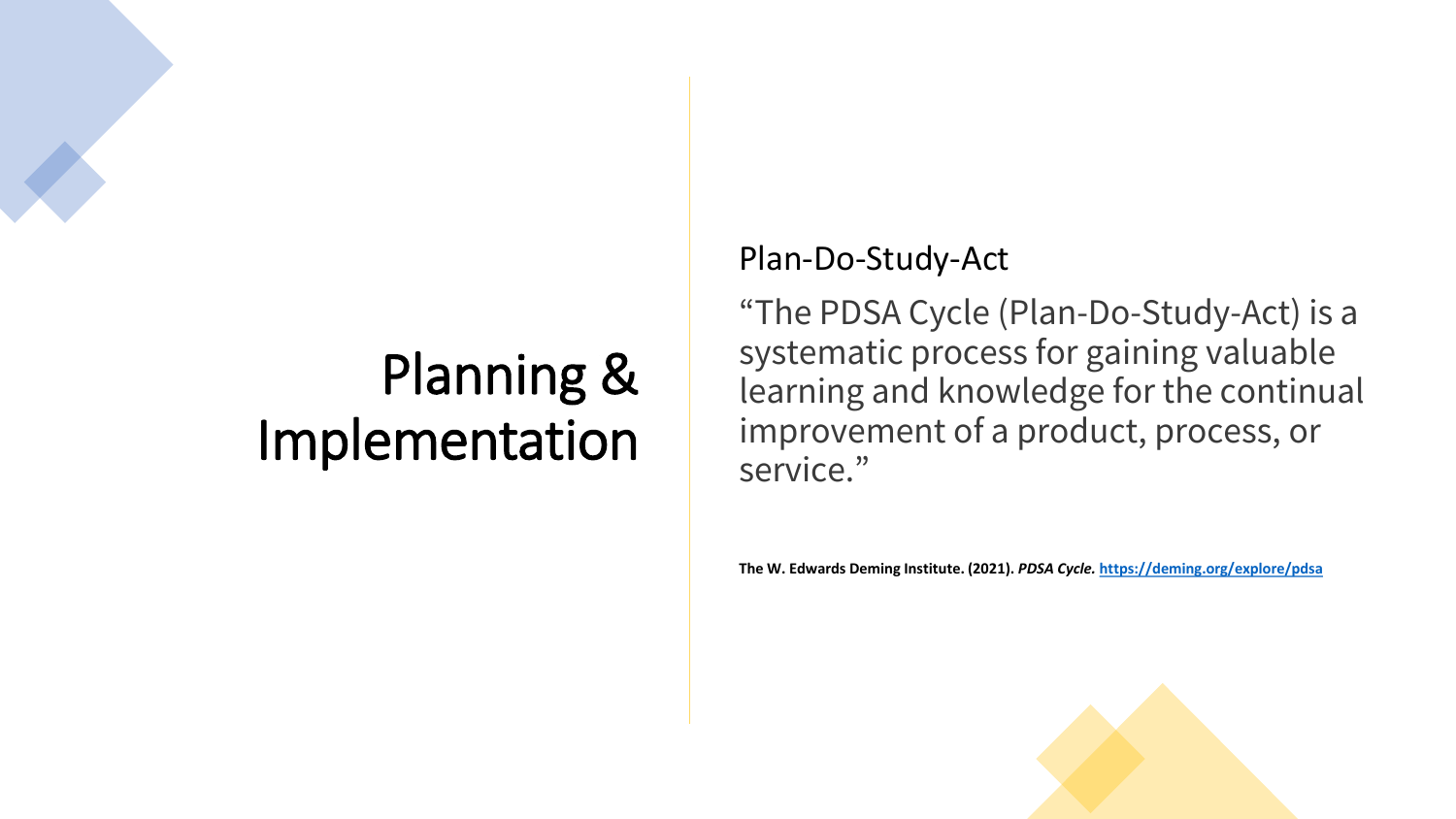## Planning & Implementation

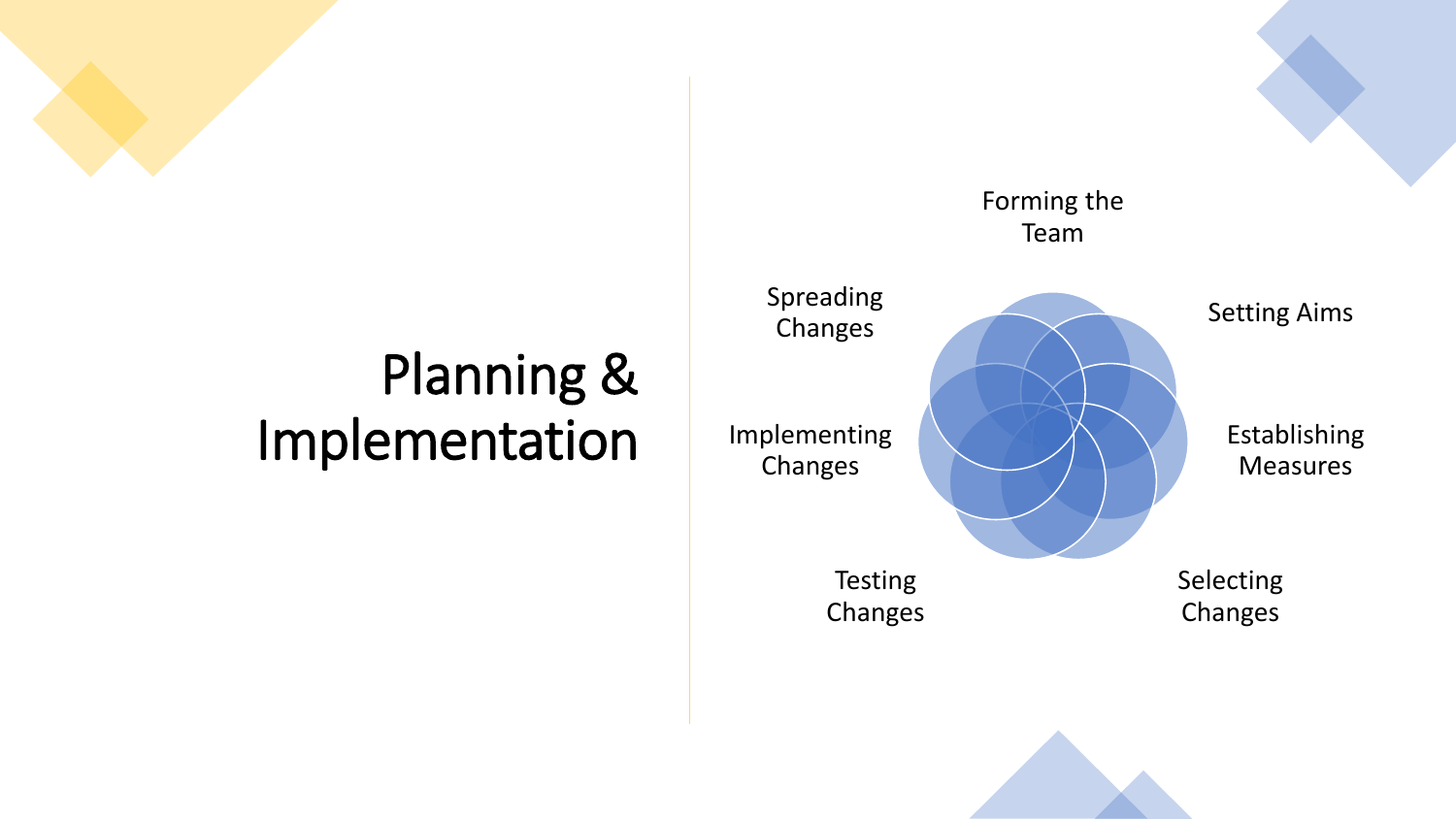

#### "Start Somewhere"

- What is the goal?
- What changes can be made?
- What stakeholders should be involved?
- How will it be tested?
- How will relevant data be obtained?
- What measures will be observed?
- How will responsibilities and tasks be divided?
- How will scheduling take place?
- What inferences can be made from the data?
- What predictions can be made prior to the work?
- How is success defined?

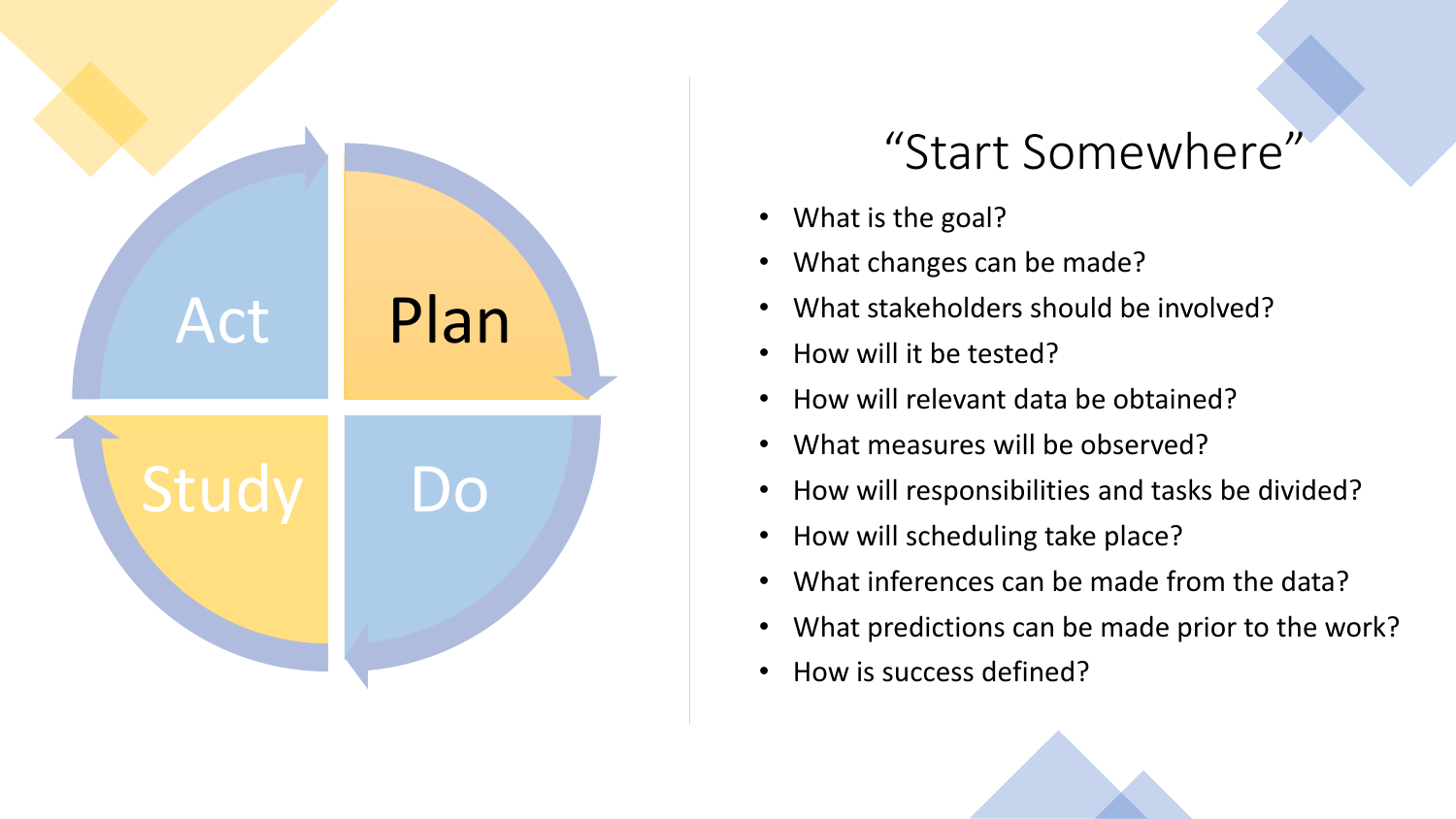

- Data collection begins as previously outlined.
- How were the steps of data collection carried out?

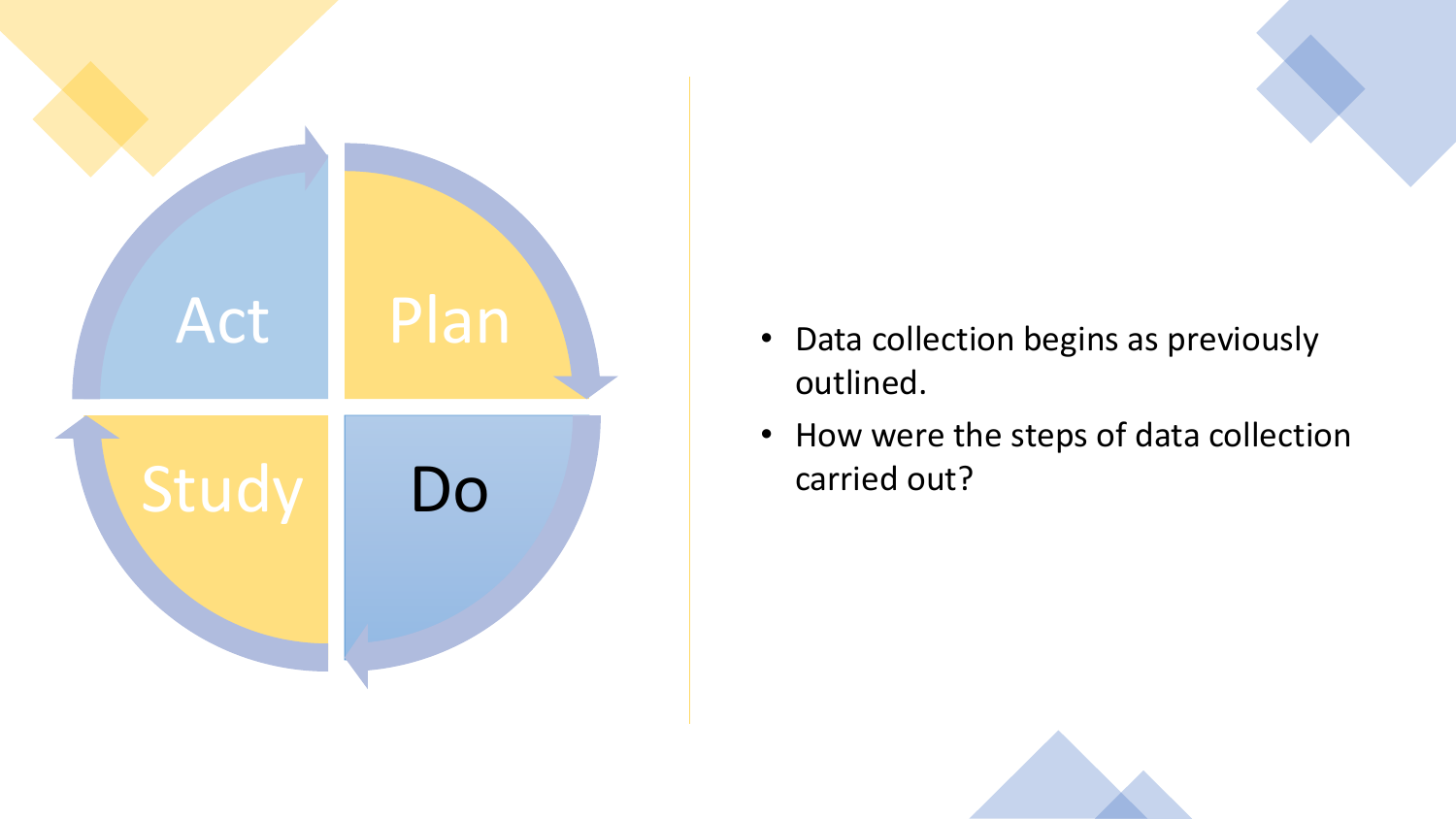

- Analysis of the data.
- What were the observations?
- How did those observations align with hypotheses and predictions?

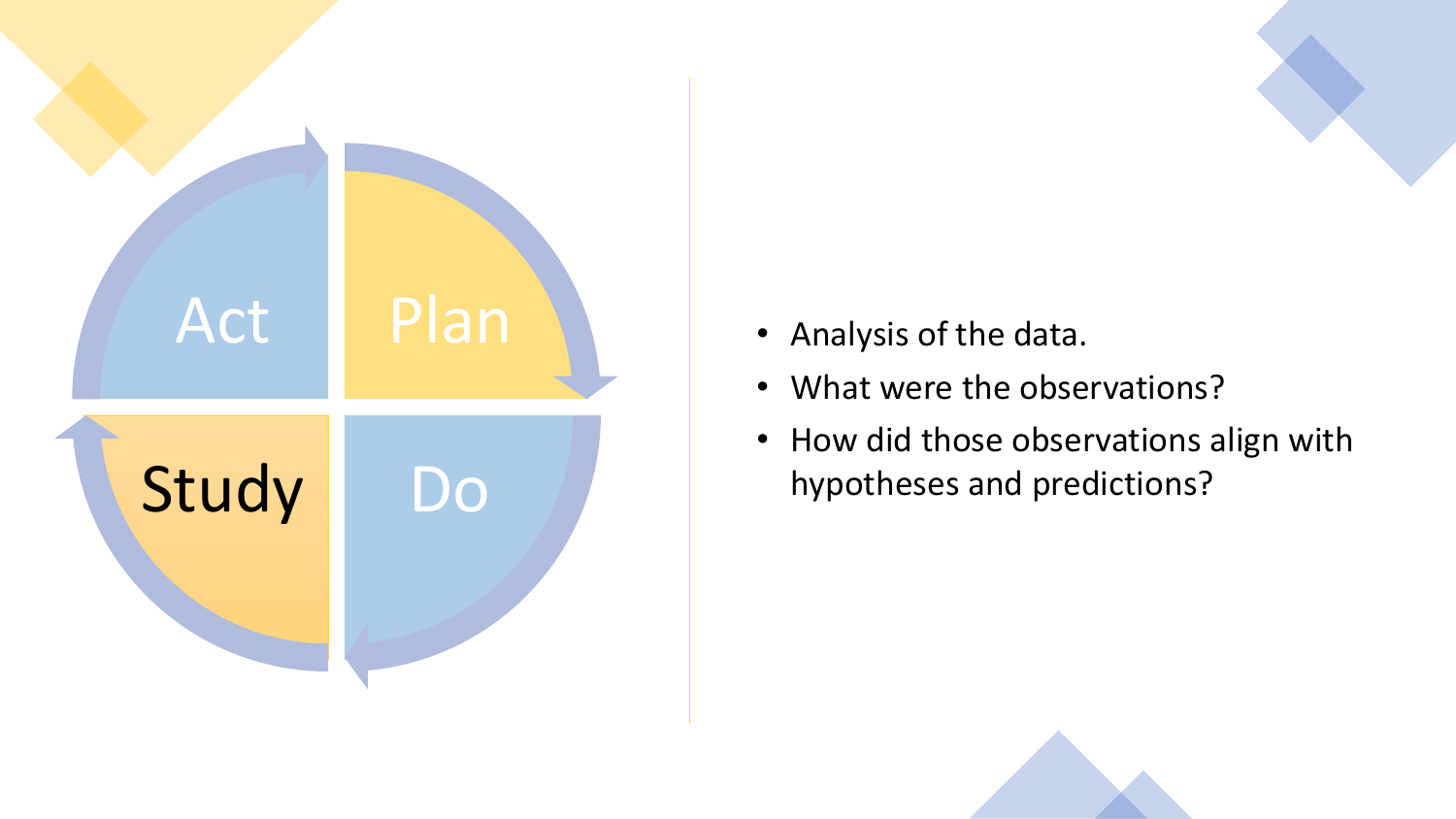

- Do the measures provide actionable data?
- Are there any adjustments needed to be addressed with the team?
- What further assessments would be needed to support existing data?
- What actions can be made with current information?
- What are the next steps?